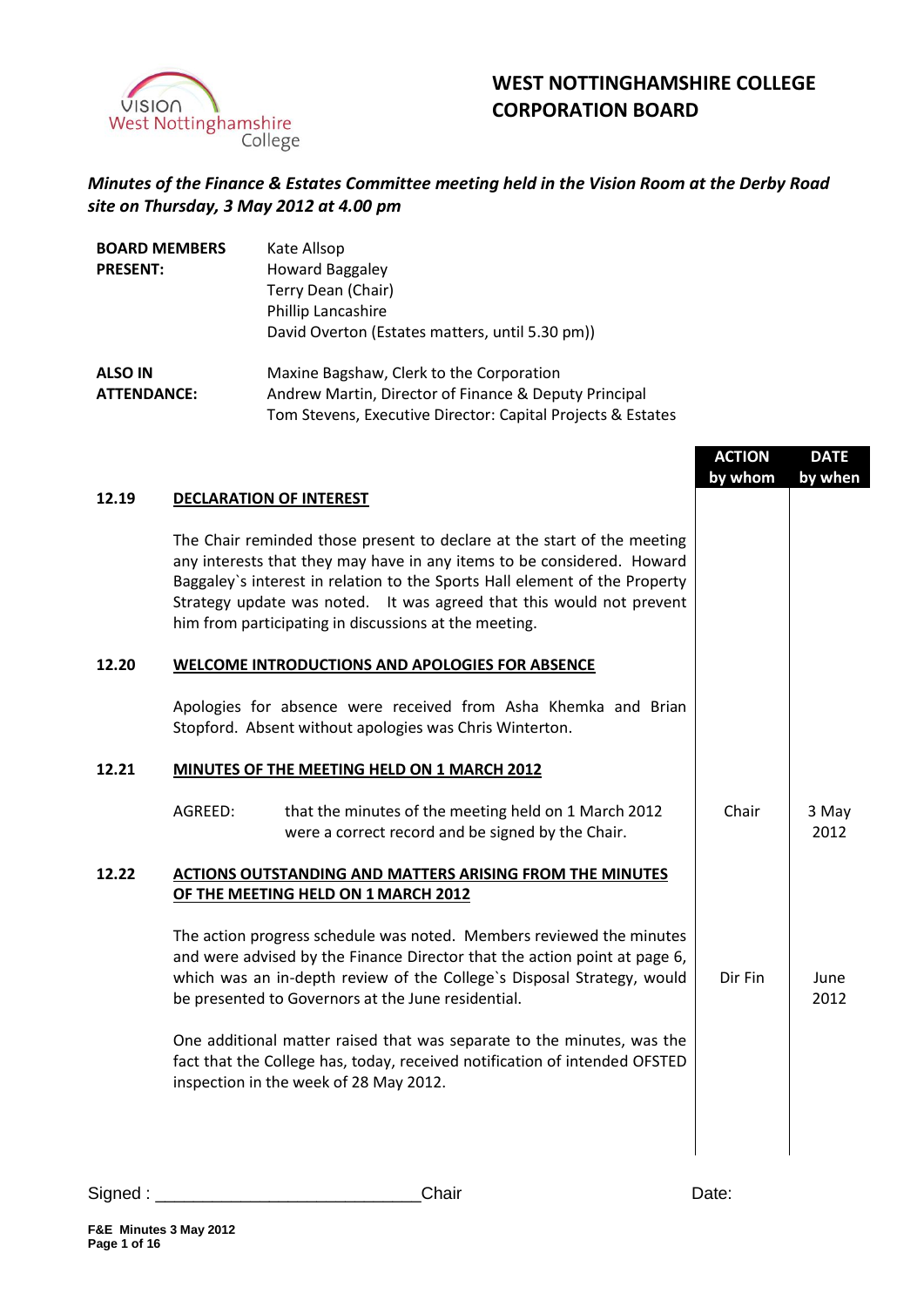|          |                                                                                                                                                                                                                                                                                                                                                                                                                                                                                                                                                                                                                                                                                                                                                                                                                                                                                                                                                                                                                                                                                                                                                                               | <b>ACTION</b><br>by whom | <b>DATE</b> |
|----------|-------------------------------------------------------------------------------------------------------------------------------------------------------------------------------------------------------------------------------------------------------------------------------------------------------------------------------------------------------------------------------------------------------------------------------------------------------------------------------------------------------------------------------------------------------------------------------------------------------------------------------------------------------------------------------------------------------------------------------------------------------------------------------------------------------------------------------------------------------------------------------------------------------------------------------------------------------------------------------------------------------------------------------------------------------------------------------------------------------------------------------------------------------------------------------|--------------------------|-------------|
| 12.23    | PROPERTY STRATEGY UPDATE                                                                                                                                                                                                                                                                                                                                                                                                                                                                                                                                                                                                                                                                                                                                                                                                                                                                                                                                                                                                                                                                                                                                                      |                          | by when     |
|          | The Executive Director: Capital Projects & Estates introduced this item<br>and updated members on the following:                                                                                                                                                                                                                                                                                                                                                                                                                                                                                                                                                                                                                                                                                                                                                                                                                                                                                                                                                                                                                                                              |                          |             |
|          | 1. Sports Hall                                                                                                                                                                                                                                                                                                                                                                                                                                                                                                                                                                                                                                                                                                                                                                                                                                                                                                                                                                                                                                                                                                                                                                |                          |             |
|          | Following the report to the Committee on 1 March 2012, all potential<br>options to replace the micro-rib panelling with a flat panelling have been<br>considered with a decision made to order the same panelling as fitted to<br>Delivery is anticipated on 25 May 2012 and will take<br>CREATE.<br>approximately 4-5 weeks to install. The frame is due to arrive on 8 May<br>2012. The additional cost of £105,834.28 for the KME panelling, will be<br>funded from the contingency budget and some elements of under spend<br>in some other budgets. It was noted that the least expensive flat panel<br>cost would have come in at around £60k, but that this would have had<br>some design concerns in addition to joint integrity worries. The Executive<br>Director: Capital Projects & Estates confirmed the belief that the<br>additional costs could be contained within the budget.                                                                                                                                                                                                                                                                               |                          |             |
|          | Members discussed the cladding error and questioned whether the<br>College was able to pass some or all of the additional costs to the<br>Architects. The Committee was advised that, at the present time, it was<br>impossible to quantify the value of the extra costs because of the<br>unknown consequences of delay and that, as a result, the Architects are<br>not in any position to make any admissions. It was noted that, to date,<br>the College has received what could be deemed as a 'holding letter'. The<br>Director of Finance indicated that the College would have to take some<br>responsibility for the error as it signed off the incorrect specification<br>document and what was likely to be the case was a negotiated<br>compromise based on good will and strong working relationships.                                                                                                                                                                                                                                                                                                                                                           |                          |             |
|          | The other element to the Sports Hall project is a request to extend the<br>programme of works by 15 weeks from Baggaleys. The Executive<br>Director: Capital Projects & Estates confirmed that he had had two<br>meetings with Baggaleys this week and that an updated programme of<br>works has now been provided. He confirmed that the College is still<br>trying to better understand what has caused the delay to ensure that no<br>further slippage occurs to the timetable. Members were advised that, at<br>the same time, the team are in debate with Sub-Contractors regarding<br>the cladding to see if they can accelerate installation but that this is not<br>something that can be finalised until the frame arrives on 8 May. In<br>terms of the information provided by Baggaleys, it was confirmed that,<br>what has now been presented, is an understandable and realistic<br>programme of works which progresses in an orderly sequence. Whilst it<br>may be possible to bring forward the timetable by a couple of days, this<br>will in fact be limited because of the scope of works to be undertaken and<br>the necessary sequencing of installation. |                          |             |
| Signed : | Chair                                                                                                                                                                                                                                                                                                                                                                                                                                                                                                                                                                                                                                                                                                                                                                                                                                                                                                                                                                                                                                                                                                                                                                         | Date:                    |             |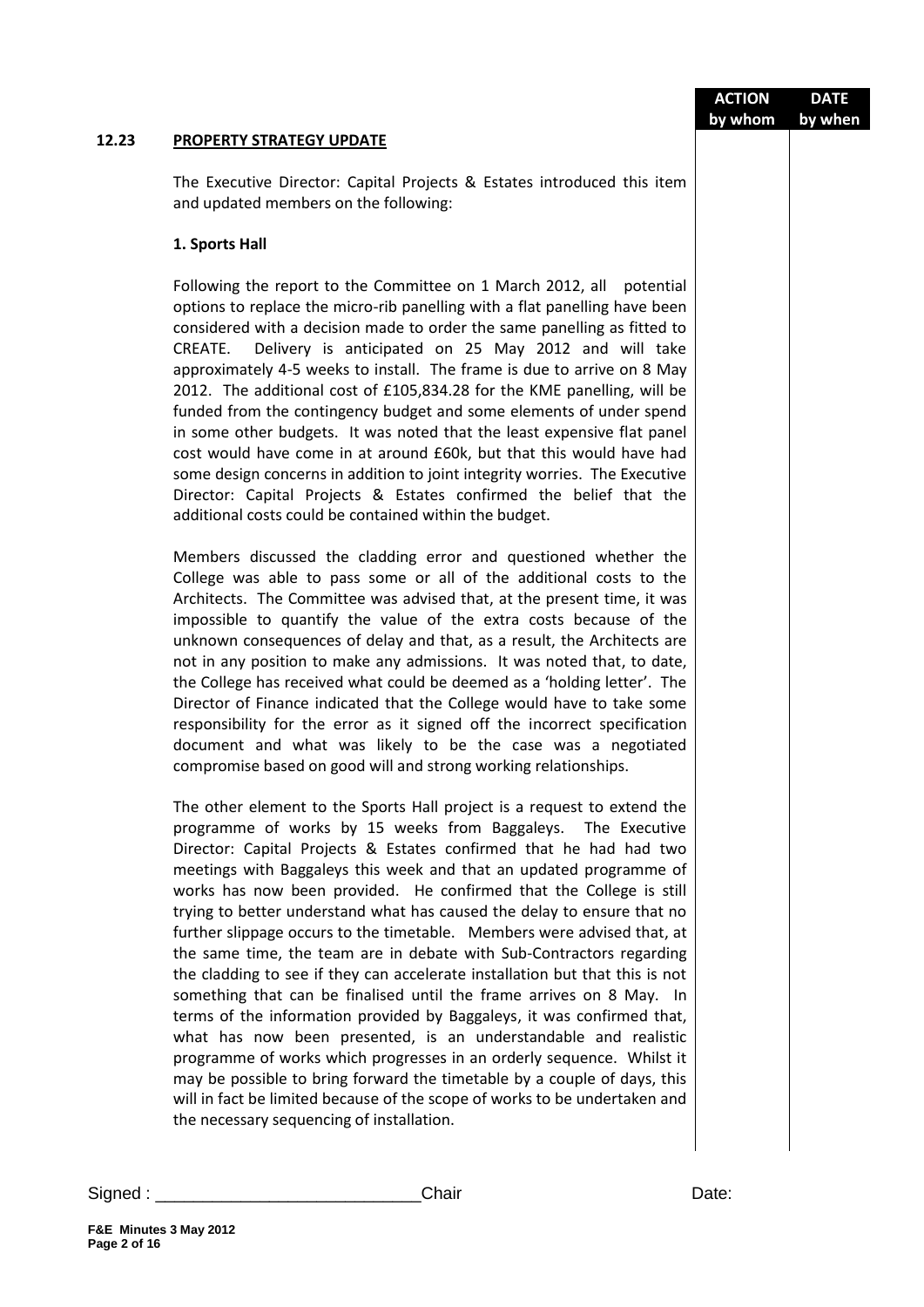|                                                                                                                                                                                                                                                                                                                                                                                                                                                                                                                                                                                                                                                                                               | by whom | by when |
|-----------------------------------------------------------------------------------------------------------------------------------------------------------------------------------------------------------------------------------------------------------------------------------------------------------------------------------------------------------------------------------------------------------------------------------------------------------------------------------------------------------------------------------------------------------------------------------------------------------------------------------------------------------------------------------------------|---------|---------|
| In terms of an explanation for the delays, members were advised that a<br>further meeting has been arranged with Baggaleys. It was confirmed that<br>clarity has been provided to Baggaleys regarding the absolute end date<br>for completion of this building. Enrolments are presently planned to take<br>place in the space in the week commencing 24 August, assuming the hall<br>is complete and ready for use, and the facility has to be available for use<br>by students at the commencement of the new academic year. The<br>Director of Finance indicated that the costs of the delay are not known<br>precisely at this time, but that the College has estimated a figure of £65k. |         |         |
| 2. New Teaching Block                                                                                                                                                                                                                                                                                                                                                                                                                                                                                                                                                                                                                                                                         |         |         |
| The Executive Director: Capital Projects & Estates confirmed that this<br>element of the project was progressing well to date, and that a five-day<br>delay had been caught up. It was confirmed that the installation of steel<br>should be complete by 3 May 2012 and that preparatory work has been<br>ongoing over the Easter vacation period to accommodate ducting for<br>ventilation between the enclosed courtyard and adjacent LRC/Tower<br>Block. The scheduled completion date for the project is December 2012.                                                                                                                                                                   |         |         |
| Members were advised that the requirement to raise the height of the<br>pedestrian bridge for fire fighting access by lowering the road underneath<br>is being investigated and that the College is satisfied that there is no<br>professional liability with ARAP. It was acknowledged that the change<br>was a late request from the Fire Authorities as part of the design<br>development. The Committee was advised that the College has made an<br>alternative proposal to the Fire Authority to re-site the hydrant and that,<br>if accepted, it is believed there will be no need to undertake any of the<br>bridge works.                                                             |         |         |
| Members noted the update in relation to this element of the project, and<br>discussed the requested delegated authority to the Principal to agree the<br>most cost effective solution to this problem. Members were happy that<br>alternatives were being investigated and agreed to provide the delegated<br>authority sought.                                                                                                                                                                                                                                                                                                                                                               |         |         |
| AGREED:<br>to delegate to the Principal approval of the most cost<br>effective solution for fire fighting access to the new build<br>to be implemented prior to the commissioning and<br>opening in December 2012.                                                                                                                                                                                                                                                                                                                                                                                                                                                                            |         |         |
| It was noted that the Committee would be kept informed of any<br>associated cost to the contingency budget.                                                                                                                                                                                                                                                                                                                                                                                                                                                                                                                                                                                   |         |         |
| 3. Six-Storey Tower                                                                                                                                                                                                                                                                                                                                                                                                                                                                                                                                                                                                                                                                           |         |         |
| The Executive Director: Capital Projects & Estates circulated an additional<br>paper which provided an update on the position, the following was drawn<br>to members' attention:                                                                                                                                                                                                                                                                                                                                                                                                                                                                                                              |         |         |

**ACTION**

**DATE**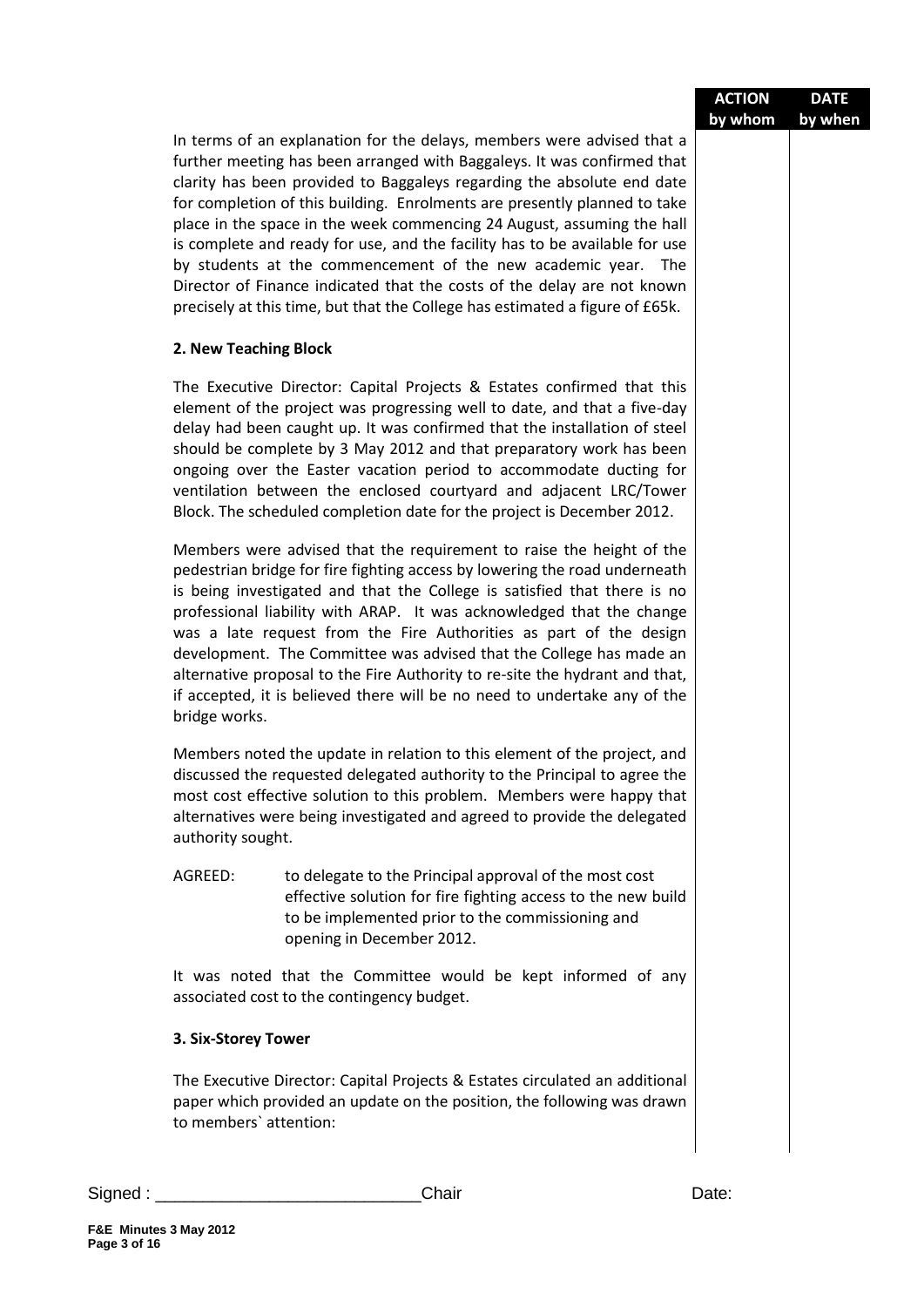|         |                                                                                                                                                                                                                                                                                                                                                                                                                                                                                                                                                                                                                                                             | <b>ACTION</b><br>by whom | <b>DATE</b><br>by when |
|---------|-------------------------------------------------------------------------------------------------------------------------------------------------------------------------------------------------------------------------------------------------------------------------------------------------------------------------------------------------------------------------------------------------------------------------------------------------------------------------------------------------------------------------------------------------------------------------------------------------------------------------------------------------------------|--------------------------|------------------------|
|         | Based on Architects proposals and RIBA stage D costs, a budget of<br>£1,980,697 was approved for the six-storey tower cladding.<br>Tender costs from Mansells indicate a cost of around £370k + VAT<br>over budget. This would allow a twelve months programme of works<br>over summer 2012 and then stopping through the autumn term to<br>minimise disruption to teaching.<br>An alternative 8 month continuous programme is around £300k +<br>VAT over budget.<br>Two main areas where the costs are higher than estimate are the<br>$\bullet$<br>preliminaries and the actual cladding cost.<br>Preliminaries are affected because of programme length. |                          |                        |
|         | The cladding cost per metre squared average is £543. This compares<br>with the estimate of £365, CREATE is £354 and the new build is £425.<br>The new build is a higher average cost because of the quantity of<br>more expensive ceramex panelling.<br>13 cladding companies were invited to tender, but disappointingly                                                                                                                                                                                                                                                                                                                                   |                          |                        |
|         | ten declined, one fully tendered and two part tendered. The costs<br>analysis has been prepared using the one fully tendered submission.<br>In discussion, members were advised that to try and take advantage of<br>the summer break 2012 a proposal had been made to commence work<br>on the six- storey tower in June with the erection of scaffolding. The<br>intention is that contractors would then work flat out over the summer to<br>install the crown, and once done work would stop in September. Work<br>would then restart in January 2013 when the College has the benefit of                                                                |                          |                        |
|         | the new build completed and as a consequence, can move some of its<br>students to work in the new facility. It was explained that a premium has<br>to be paid for this stop/start work pattern, which is estimated to be an<br>additional £70k + VAT. It was explained that this proposed plan of work<br>was an attempt to minimise disruption to students.<br>Members discussed the preliminary costs and were advised that Turner                                                                                                                                                                                                                        |                          |                        |
|         | Townsend had originally allowed £140k + VAT in the budget. The new<br>figure is £216k + VAT if the College is able to run with a continuous<br>programme (not the stop/start programme, which would minimise<br>student disruption). It was explained that what had not been included in<br>the original budget was the potential for a twelve month contract and<br>that this is because the establishment of the crown has extended the<br>programme by approximately two months. The Committee was assured<br>that, at the time of setting the original budget, the figure allowed for<br>preliminaries was a reasonable estimate.                       |                          |                        |
|         | Members discussed whether it was possible to wait to start works on the<br>tower until January 2013, and decant the whole facility so that<br>contractors have the run of the site. It was confirmed that, technically,<br>this is 'doable' but that it will involve a lot of disruption and would be<br>predicated upon the fact that the new teaching block will be completed in<br>December 2012 as scheduled. Members discussed the options and<br>agreed that to delay works until January 2013 would allow the                                                                                                                                        |                          |                        |
| Signed: | Chair                                                                                                                                                                                                                                                                                                                                                                                                                                                                                                                                                                                                                                                       | Date:                    |                        |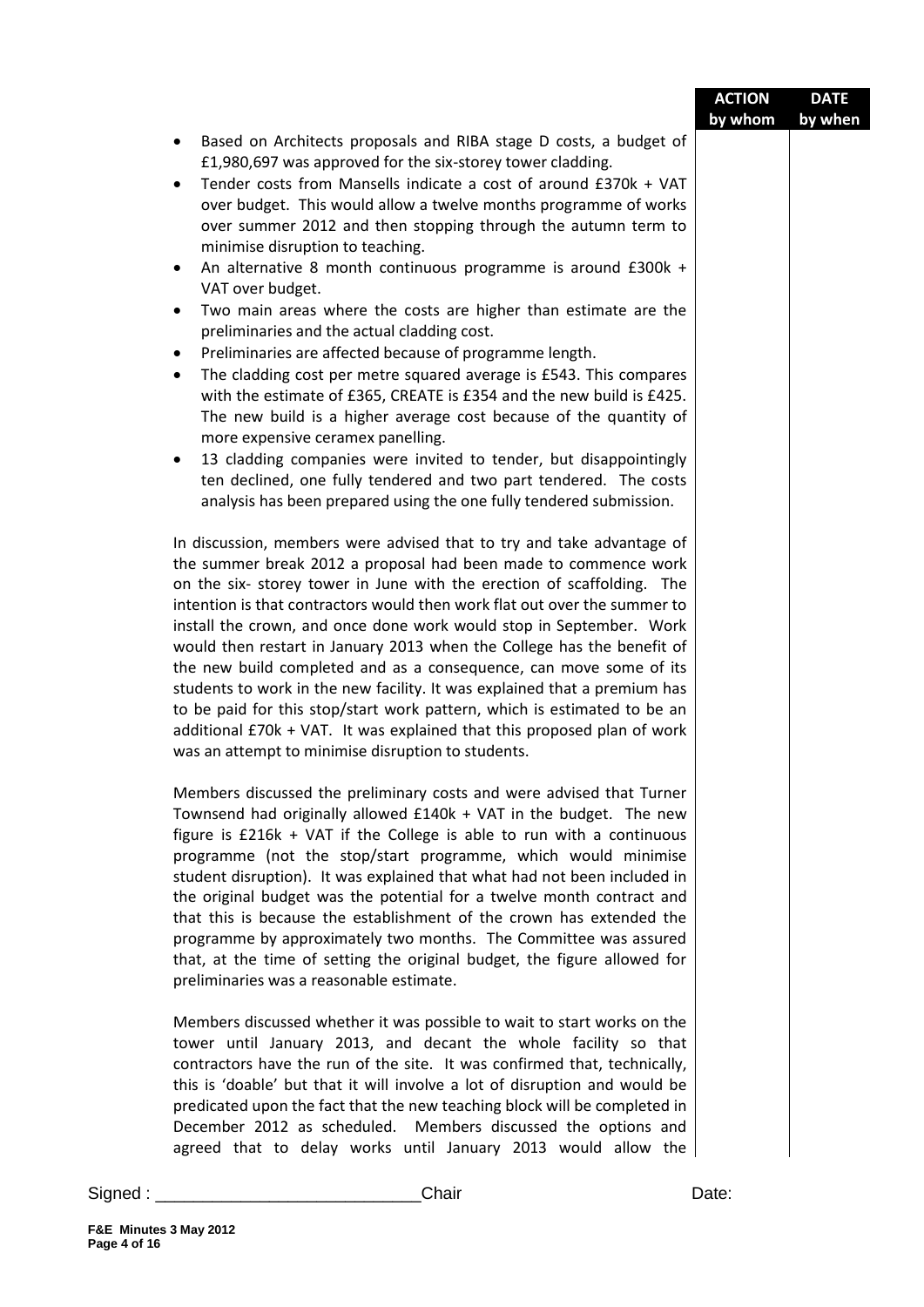|                                                                                                                                                                                                                                                                                                                                                                                                                                                                                                                                                                                                                                                                                                                                                                                                                                                                                                                                                                                                                                                                                                                                                           | <b>ACTION</b>                 | <b>DATE</b> |
|-----------------------------------------------------------------------------------------------------------------------------------------------------------------------------------------------------------------------------------------------------------------------------------------------------------------------------------------------------------------------------------------------------------------------------------------------------------------------------------------------------------------------------------------------------------------------------------------------------------------------------------------------------------------------------------------------------------------------------------------------------------------------------------------------------------------------------------------------------------------------------------------------------------------------------------------------------------------------------------------------------------------------------------------------------------------------------------------------------------------------------------------------------------|-------------------------------|-------------|
| opportunity to obtain more competitive tendering regarding the cladding.<br>All agreed that it was imperative to get the cost down as this was an<br>amount that could not be subsumed within the original budget and, if<br>accepted, would mean that significant cost savings had to be found<br>elsewhere. It was noted that the lighting costs to the six-storey tower<br>were a separate cost. The Executive Director: Capital Projects & Estates<br>indicated a current estimate of around £40k and that the project has a<br>sum of £50k set aside for this element of works.                                                                                                                                                                                                                                                                                                                                                                                                                                                                                                                                                                      | by whom                       | by when     |
| Members discussed the cladding contractor tender process and were<br>concerned that only one fully complete tender had been received.<br>Members were somewhat nervous that 13 cladding companies had been<br>invited to tender and that only one fully tendered and reviewable<br>document was received. In real terms, members had to question<br>whether this was a competitive price that they were now basing decisions<br>upon and felt that further work needed to be done. The Executive<br>Director: Capital Projects & Estates expressed a belief that the tender<br>price will have included an element of risk built into the cost and that, as<br>a consequence, it was likely that the College could reduce the price<br>through negotiation and further clarification, but that at this stage it is<br>unknown how much of a reduction can be obtained.<br>Members<br>attention was drawn to page 6 of the additional report, which sets out<br>the cladding costs comparisons at the various stages of the contract, it<br>was explained that the additional costs regarding the crown element is<br>because of increased use of ceramex. |                               |             |
| Members all agreed that the additional costs contribute to a 'knock on'<br>effect of other decisions and parts of the project, and that this Committee<br>and the College needed to be responsible regarding the impact on the<br>whole project budget. In terms of acceptance of cladding cost, it was also<br>raised as a concern that the College may be setting a precedent for an<br>acceptable metre square cost, and that this has to be considered in<br>context as there are other buildings on the site that will eventually<br>require cladding.                                                                                                                                                                                                                                                                                                                                                                                                                                                                                                                                                                                               |                               |             |
| Members indicated that the Committee and the Board would need a<br>further report giving a revised cost estimate of all elements of the overall<br>project to ensure that the £24 million budget is achievable. It was agreed<br>that without this, members of the Committee and the Board could not<br>confidently make the decision being asked of them, as there were so<br>many unknowns at this stage.                                                                                                                                                                                                                                                                                                                                                                                                                                                                                                                                                                                                                                                                                                                                               | ED C&E                        | <b>ASAP</b> |
| Members indicated that the Board would now need to set the costs<br>summaries requested against original estimates given and also have this<br>cross-referenced with College income, assumptions and risk to ensure<br>that decisions being made were all being made in context.                                                                                                                                                                                                                                                                                                                                                                                                                                                                                                                                                                                                                                                                                                                                                                                                                                                                          | <b>ED C&amp;E/</b><br>Dir Fin | <b>ASAP</b> |
| Members agreed that, in the short term, a two-stage process needed to<br>be undertaken by the Executive Director: Capital Projects & Estates, the                                                                                                                                                                                                                                                                                                                                                                                                                                                                                                                                                                                                                                                                                                                                                                                                                                                                                                                                                                                                         |                               |             |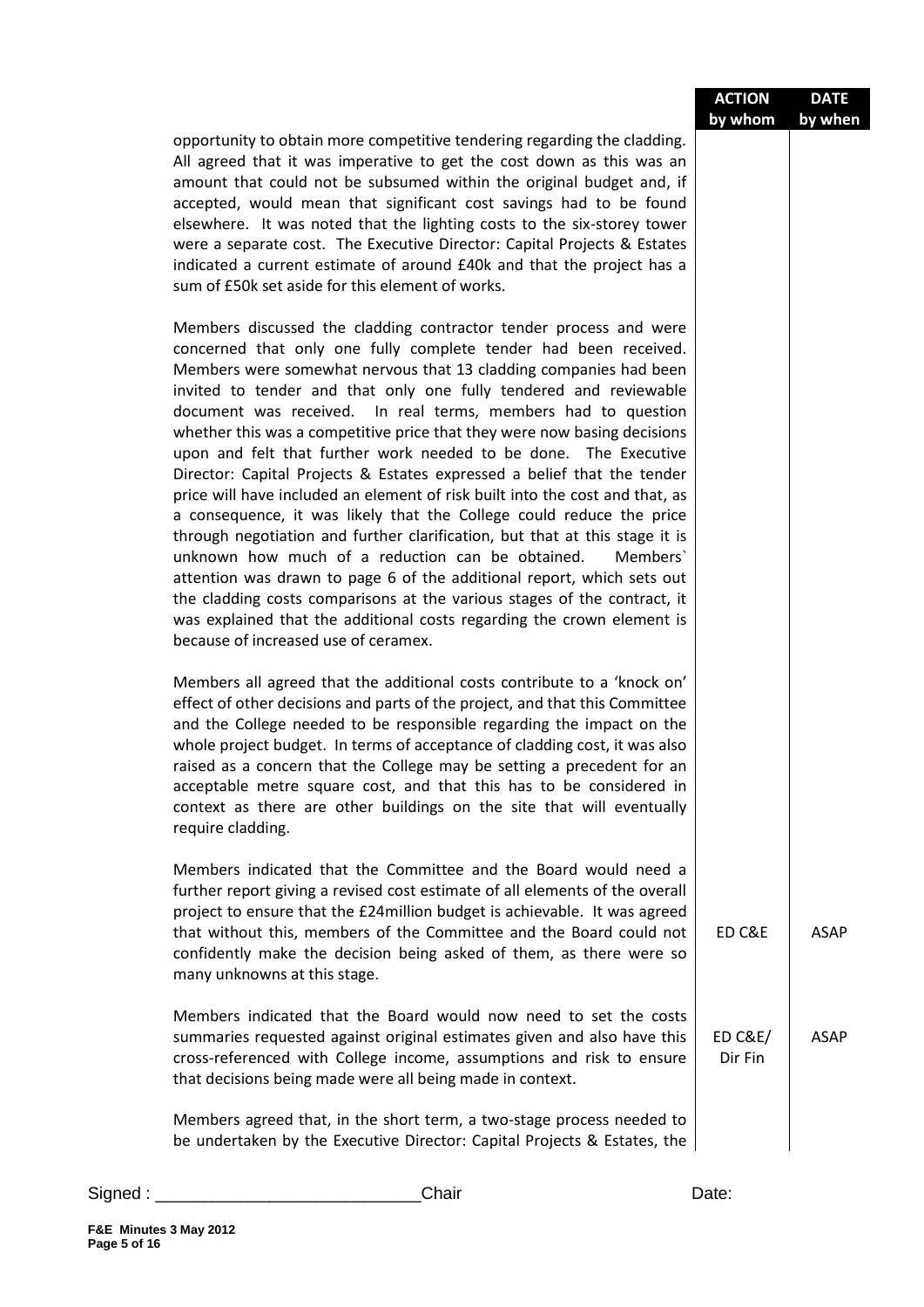|                                  |                                                                                                                                                                                                                                                                                                                                                                                                                                                                                                                                                                                                                                                                                                                                                                                                                                                                                                                                                                                                                                                                                                                                                                                                                                                                                                                                                                                                                                                                                                                                                                                                                                                                                                                                                                                                                                                                                                                                                                   | <b>ACTION</b><br>by whom | <b>DATE</b><br>by when |
|----------------------------------|-------------------------------------------------------------------------------------------------------------------------------------------------------------------------------------------------------------------------------------------------------------------------------------------------------------------------------------------------------------------------------------------------------------------------------------------------------------------------------------------------------------------------------------------------------------------------------------------------------------------------------------------------------------------------------------------------------------------------------------------------------------------------------------------------------------------------------------------------------------------------------------------------------------------------------------------------------------------------------------------------------------------------------------------------------------------------------------------------------------------------------------------------------------------------------------------------------------------------------------------------------------------------------------------------------------------------------------------------------------------------------------------------------------------------------------------------------------------------------------------------------------------------------------------------------------------------------------------------------------------------------------------------------------------------------------------------------------------------------------------------------------------------------------------------------------------------------------------------------------------------------------------------------------------------------------------------------------------|--------------------------|------------------------|
|                                  | first was step one – continued negotiations with Mansells Construction to<br>see if they can get the price down to the budgeted level. If it is not<br>possible to get the contract down to the budget level, then step two will<br>be to follow an alternative procurement route.                                                                                                                                                                                                                                                                                                                                                                                                                                                                                                                                                                                                                                                                                                                                                                                                                                                                                                                                                                                                                                                                                                                                                                                                                                                                                                                                                                                                                                                                                                                                                                                                                                                                                |                          |                        |
|                                  | The Executive Director: Capital Projects & Estates confirmed that he<br>had a meeting scheduled with Mansells and the cladding contractors<br>tomorrow to see whether the tender could be reduced to an acceptable<br>level. It was agreed that, following that meeting, he would assess<br>whether an extra committee meeting is needed, this extra meeting would<br>be on the basis of whether or not step one could achieve a satisfactory<br>outcome. If negotiations with Mansell were unsuccessful/unsatisfactory,<br>then the Board would receive a report at its next meeting regarding<br>alternative procurement routes.                                                                                                                                                                                                                                                                                                                                                                                                                                                                                                                                                                                                                                                                                                                                                                                                                                                                                                                                                                                                                                                                                                                                                                                                                                                                                                                                | ED C&E                   | May<br>2012            |
|                                  | AGREED:<br>to note the update provided.                                                                                                                                                                                                                                                                                                                                                                                                                                                                                                                                                                                                                                                                                                                                                                                                                                                                                                                                                                                                                                                                                                                                                                                                                                                                                                                                                                                                                                                                                                                                                                                                                                                                                                                                                                                                                                                                                                                           |                          |                        |
| 12.24                            | <b>ENGINEERING INNOVATION CENTRE UPDATE</b>                                                                                                                                                                                                                                                                                                                                                                                                                                                                                                                                                                                                                                                                                                                                                                                                                                                                                                                                                                                                                                                                                                                                                                                                                                                                                                                                                                                                                                                                                                                                                                                                                                                                                                                                                                                                                                                                                                                       |                          |                        |
| $\bullet$<br>٠<br>٠<br>$\bullet$ | The Executive Director: Capital Projects & Estates introduced this item<br>and summarised the current position as follows:<br>Presently, Engineering & Transport forms the largest single<br>curriculum area. This School is located across six separate sites. An<br>ideal scenario would be to consolidate and bring together all<br>Engineering activity to a single Engineering Centre.<br>Added benefits of consolidating Engineering would include the<br>potential to decant from Chesterfield Road in entirety, consolidating<br>the Estate from 40,641m2 to 35,449m2.<br>Around 3600-3800m2 of space is required, of which 2800m2 must be<br>ground floor provision for Engineering workshops.<br>Four potential sites have been considered, (Unit A Millennium<br>Business Park, Fountain Court Millennium Business Park, Unit C<br>Gateway 28 and Newbuild Gateway 28), and bids obtained by a<br>competitive tender for a ten year lease with a break at year 5. The<br>new build is a 15 year lease.<br>Space planning and outline cost estimates have been prepared on<br>two sites for consideration and comparison (Unit A Millennium Park<br>and Unit C Gateway 28).<br>Unit A provides an excess of ground floor space and minimum<br>mezzanine space at a rate of £142,214.22 per annum.<br>Unit C<br>provides 'just sufficient' ground floor space with 2800m2 and would<br>require a significant mezzanine of 800m2 to be constructed. The cost<br>would £130,357.57 per annum.<br>Conversion of Chesterfield Road for Engineering has been considered<br>and found to be unsuitable due to the limited workshop space and<br>estimated £3.5million costs to construct new build accommodation.<br>A feasibility cost exercise has been undertaken on both sites. The<br>estimates are not building specific at this stage and could be subject<br>to change. Millennium Park £2,996,000 inclusive of VAT, Unit C<br>Gateway 28, £3,469,900. |                          |                        |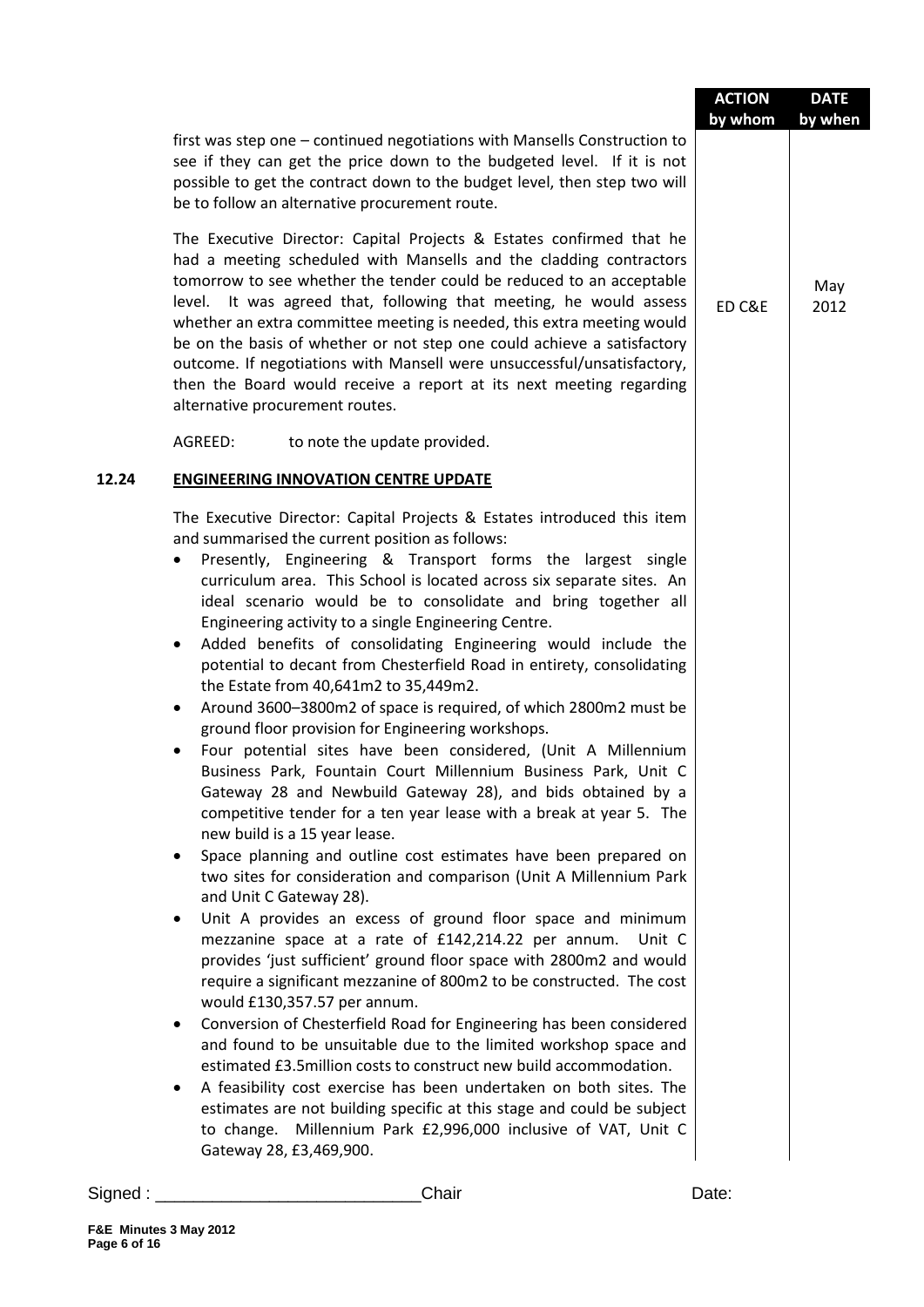|       |                                                                                                                                                                                                                                                                                                                                                                                                                                                                                                                                                                                                                                                                                                                                                                                              | <b>ACTION</b><br>by whom | <b>DATE</b><br>by when            |
|-------|----------------------------------------------------------------------------------------------------------------------------------------------------------------------------------------------------------------------------------------------------------------------------------------------------------------------------------------------------------------------------------------------------------------------------------------------------------------------------------------------------------------------------------------------------------------------------------------------------------------------------------------------------------------------------------------------------------------------------------------------------------------------------------------------|--------------------------|-----------------------------------|
|       | Members reviewed the options presented and were advised that of the<br>four locations Fountains Court had been discounted as not suitable as it<br>does not have sufficient, suitable ground floor space. Members were<br>advised that space requirements have been calculated upon the existing<br>usage needs across the current six sites.  Of concern to Governors was<br>the fact that Gateway C does not provide any room for growth or<br>potential additional space requirements.                                                                                                                                                                                                                                                                                                    |                          |                                   |
|       | The Finance Director reminded the Committee that the funding for this<br>project would be financed by unused borrowing capacity. He indicated<br>that, from purely a financial perspective, the preferred option would be<br>Gateway 28, but that there were limitations to the site, particularly in<br>relation to the student social space available. He confirmed that both<br>options are affordable within the borrowing capacity of current banking<br>arrangements, but that this is on the basis that the elements of the Derby<br>Road project do not go too far over budget.                                                                                                                                                                                                      |                          |                                   |
|       | Members were advised that a desktop study has been undertaken<br>regarding the Chesterfield Road site and the potential for refurbishment<br>and that it is simply not feasible as there is insufficient flat floor space. In<br>terms of moving to another centre, it was noted that the big gain would<br>be the ability to vacate and place the entirety of the Chesterfield Road<br>site on the market for disposal.                                                                                                                                                                                                                                                                                                                                                                     |                          |                                   |
|       | Taken within the context of the other elements of the College Property<br>Strategy, it was agreed that this proposal needed to come back to the<br>Board in June. One additional exercise requested to be undertaken was<br>an assessment of the likely potential need for the expansion of the<br>Engineering provision, as this would impact upon which site was<br>preferred. It was agreed that a wider strategic review of Engineering<br>needs to be undertaken, as this would impact upon the Board's options<br>and choices. It was agreed that a decision regarding an Engineering<br>Centre could not be made until the Board know exactly the context within<br>which such a decision had to be made, particularly regarding affordability<br>and space requirements were needed. | ED C&E<br>ED C&E         | June<br>2012<br>May/Jun<br>e 2012 |
|       | AGREED:<br>to note the update provided.                                                                                                                                                                                                                                                                                                                                                                                                                                                                                                                                                                                                                                                                                                                                                      |                          |                                   |
| 12.25 | NO 19 REFURBISHMENT                                                                                                                                                                                                                                                                                                                                                                                                                                                                                                                                                                                                                                                                                                                                                                          |                          |                                   |
|       | The Executive Director: Capital Projects & Estates invited the Finance &<br>Estates Committee to consider recommendations made regarding the<br>training kitchen refurbishment for No 19. He explained that the<br>refurbishment has been brought forward as a proposal as a consequence<br>of unforeseen curriculum changes that start to take effect from<br>September 2012, and the requirement to replace kitchen equipment to<br>ensure that the existing facilities are fit for purpose.                                                                                                                                                                                                                                                                                               |                          |                                   |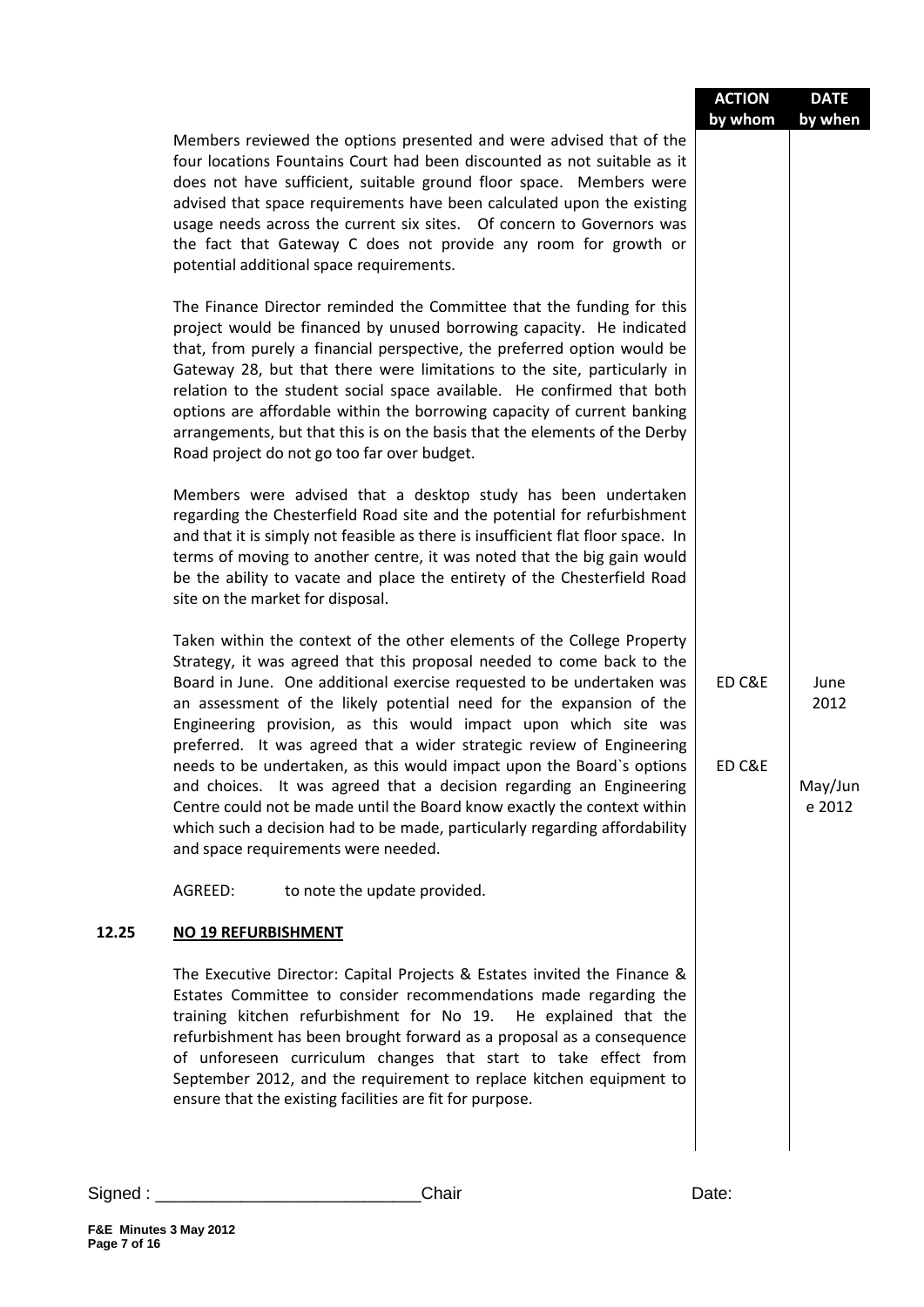|          |                                                                                                                                                                                                                                                                                                                                                                                                                                                                                                                                                                                                                                                                                                                                                                                                                                                                         | <b>ACTION</b> | <b>DATE</b> |
|----------|-------------------------------------------------------------------------------------------------------------------------------------------------------------------------------------------------------------------------------------------------------------------------------------------------------------------------------------------------------------------------------------------------------------------------------------------------------------------------------------------------------------------------------------------------------------------------------------------------------------------------------------------------------------------------------------------------------------------------------------------------------------------------------------------------------------------------------------------------------------------------|---------------|-------------|
|          | He explained that in an ideal world the kitchen would undertake a<br>complete refurbishment, but that if completed, this would almost double                                                                                                                                                                                                                                                                                                                                                                                                                                                                                                                                                                                                                                                                                                                            | by whom       | by when     |
|          | the cost of the proposed project, the following was brought to members'<br>attention:                                                                                                                                                                                                                                                                                                                                                                                                                                                                                                                                                                                                                                                                                                                                                                                   |               |             |
|          | The VQR (7100 series) set of qualifications delivered through City &<br>$\bullet$<br>Guilds replaces, in entirety, existing NVQ qualifications from<br>September 2012. The new qualification demands the provision of<br>practical kitchens, whereby each student is resourced with their own<br>individual work station (cooker, fridge, workstation and sink).<br>Presently, only one training kitchen in No 19 can be made fit for<br>$\bullet$<br>purpose with minimum modifications.<br>Commercial catering design consultants have been asked to<br>$\bullet$<br>investigate design and prepare budget costs for the refurbishment.<br>In addition the appointment of a Building Service Engineer is required<br>to design and prepare a specification for services and ventilation.<br>Budgetary implications indicate a cost of £118,490 plus VAT.<br>$\bullet$ |               |             |
|          | Members were advised that this is a cost that was not budgeted for but<br>that it will be possible to utilise some of the budget for the summer works<br>programme. It was confirmed that these costs are affordable within the<br>2011/12 forecast position.                                                                                                                                                                                                                                                                                                                                                                                                                                                                                                                                                                                                           |               |             |
|          | Members reviewed the proposal and were entirely satisfied that the<br>works were necessary and of benefit and therefore approved the<br>proposal made.                                                                                                                                                                                                                                                                                                                                                                                                                                                                                                                                                                                                                                                                                                                  |               |             |
|          | <b>AGREED to:</b>                                                                                                                                                                                                                                                                                                                                                                                                                                                                                                                                                                                                                                                                                                                                                                                                                                                       |               |             |
|          | a)<br>approve the refurbishment of a training kitchen for the teaching of<br>VQR qualifications from September 2012,                                                                                                                                                                                                                                                                                                                                                                                                                                                                                                                                                                                                                                                                                                                                                    |               |             |
|          | the appointment of GWP Ltd, catering design consultancy at a fee<br>b)<br>of up to £7950,                                                                                                                                                                                                                                                                                                                                                                                                                                                                                                                                                                                                                                                                                                                                                                               |               |             |
|          | the appointment of Waterman's as Buildings Services Engineer at a<br>c)<br>fee of £500 per day to a maximum of £7000 plus VAT,                                                                                                                                                                                                                                                                                                                                                                                                                                                                                                                                                                                                                                                                                                                                          |               |             |
|          | the appointment of Taylor Young Architects to provide architectural<br>d)<br>advice and support at a day rate of £500 plus VAT,                                                                                                                                                                                                                                                                                                                                                                                                                                                                                                                                                                                                                                                                                                                                         |               |             |
|          | appointment of Flint Bishop to provide legal support at a day rate of<br>e)<br>£500 plus VAT.                                                                                                                                                                                                                                                                                                                                                                                                                                                                                                                                                                                                                                                                                                                                                                           |               |             |
| 12.26    | (David Overton left the meeting at 5.30 pm).<br><b>FINANCE REPORT FEBRUARY 2012</b>                                                                                                                                                                                                                                                                                                                                                                                                                                                                                                                                                                                                                                                                                                                                                                                     |               |             |
|          | The Director of Finance introduced this item and confirmed that, as the<br>report had been presented to the Board directly in the prior week, it was<br>not his intention to go through the position in detail. The following was<br>simply noted:                                                                                                                                                                                                                                                                                                                                                                                                                                                                                                                                                                                                                      |               |             |
|          | The financial performance of the College and College Group up to the<br>$\bullet$<br>end of February 2012 includes a forecast improvement in the result                                                                                                                                                                                                                                                                                                                                                                                                                                                                                                                                                                                                                                                                                                                 |               |             |
| Signed : | Chair                                                                                                                                                                                                                                                                                                                                                                                                                                                                                                                                                                                                                                                                                                                                                                                                                                                                   | Date:         |             |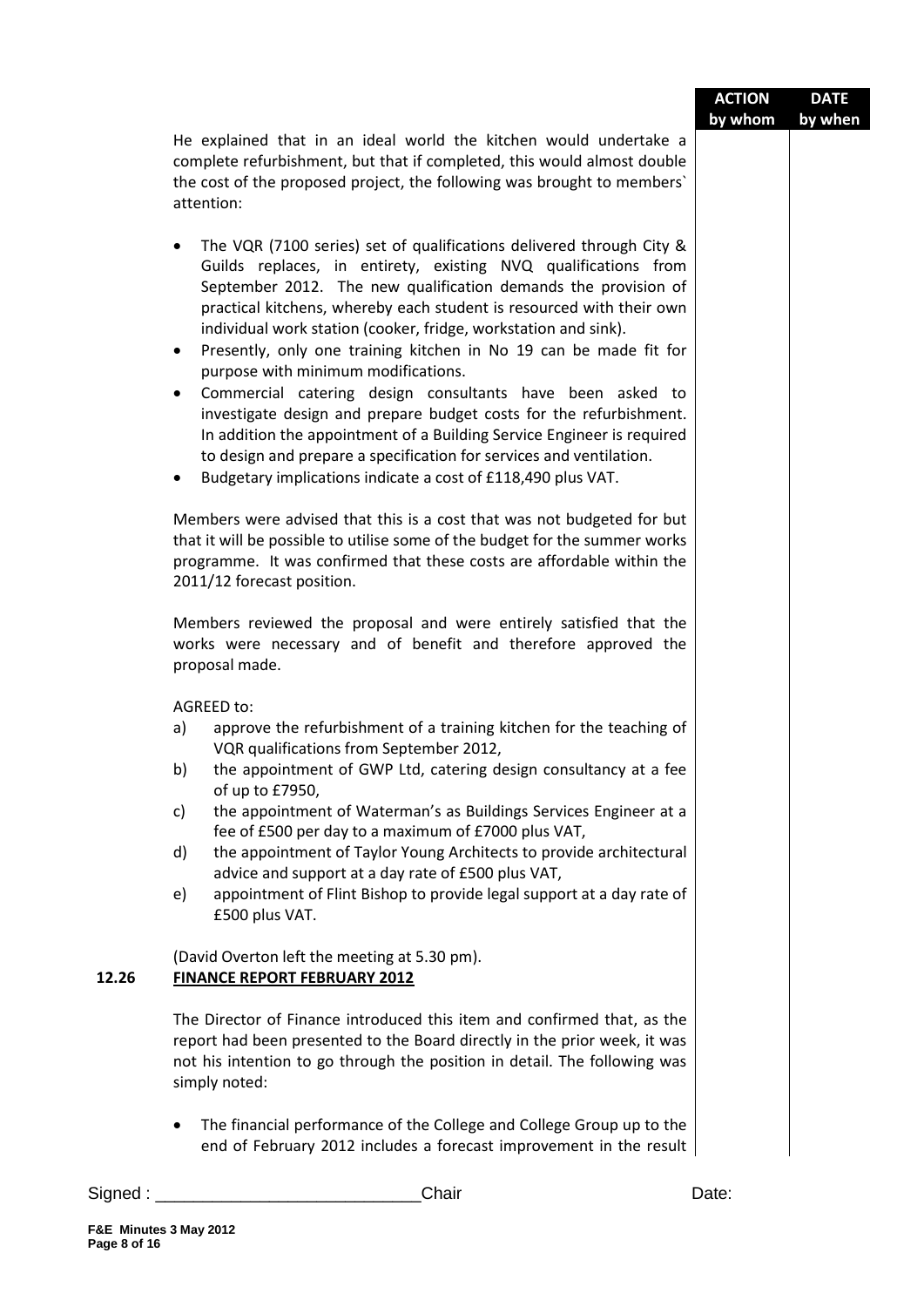|       |                                                                                                                                                                                                                                                                                                                                                                                                                                                                                                                                                                                                                                                                                                                                                                                                                                                                                                                                                                                                                                                                                                                                                                                                                                                                                                                                                                                                                                                                                                                                                                                                                                                                                                                                                                                                                                                                                                                                                                                                                                                                                               | <b>ACTION</b><br>by whom | <b>DATE</b><br>by when |
|-------|-----------------------------------------------------------------------------------------------------------------------------------------------------------------------------------------------------------------------------------------------------------------------------------------------------------------------------------------------------------------------------------------------------------------------------------------------------------------------------------------------------------------------------------------------------------------------------------------------------------------------------------------------------------------------------------------------------------------------------------------------------------------------------------------------------------------------------------------------------------------------------------------------------------------------------------------------------------------------------------------------------------------------------------------------------------------------------------------------------------------------------------------------------------------------------------------------------------------------------------------------------------------------------------------------------------------------------------------------------------------------------------------------------------------------------------------------------------------------------------------------------------------------------------------------------------------------------------------------------------------------------------------------------------------------------------------------------------------------------------------------------------------------------------------------------------------------------------------------------------------------------------------------------------------------------------------------------------------------------------------------------------------------------------------------------------------------------------------------|--------------------------|------------------------|
|       | following the release of provisions made at the end of the previous<br>financial year that will no longer be recovered. This continues to<br>support the positive underlying performance for the year to date.<br>What is of concern is College income for 16-18 apprenticeships at<br>$\bullet$<br>£3.32million for the year to date and which is now unlikely to reach<br>the forecast of £7.5million, which has been reduced from an original<br>budget of £8.5million and underlines what has been a very<br>challenging year to maintain volumes following the substantial<br>programme of growth achieved in 2010/11. Based on current<br>performance the out turn is likely to be well under £7million, which<br>will have some adverse impact upon the College's operating profit<br>result, however, this adverse impact is likely to be offset by the<br>continued under spending against forecast pay costs.<br>Subsidiary company trading performance for the year to date<br>٠<br>continues to be strong with Skilldrive performing above forecast<br>levels with the year to date operating profit of £519k. Safety Plus,<br>whilst reducing the accumulated losses for the year to date is not<br>currently improving at a fast enough rate to meet forecast out turn<br>and will need to show significant improvement before the end of July<br>2012. It was noted that it will be a significant challenge for the<br>Company to get to a break-even position.<br>The College balance sheet insolvency continues to weaken although<br>$\bullet$<br>net assets remain positive at £11k at the end of the period. Total<br>cash of £4.579million remains sufficient to support working capital<br>and accommodation programme requirements until the end of July<br>2012. Capital expenditure on the project to date has now increased<br>to £5.99million, as at the end of February 2012.<br>In general terms, members were advised that the current position<br>presents no concerns, but that the challenge for the future is income<br>derived from 16-18 apprenticeships. |                          |                        |
|       | AGREED:<br>to note the Finance Report February 2012.                                                                                                                                                                                                                                                                                                                                                                                                                                                                                                                                                                                                                                                                                                                                                                                                                                                                                                                                                                                                                                                                                                                                                                                                                                                                                                                                                                                                                                                                                                                                                                                                                                                                                                                                                                                                                                                                                                                                                                                                                                          |                          |                        |
| 12.27 | <b>CONTEXT FOR THE BUDGET 2012/13</b>                                                                                                                                                                                                                                                                                                                                                                                                                                                                                                                                                                                                                                                                                                                                                                                                                                                                                                                                                                                                                                                                                                                                                                                                                                                                                                                                                                                                                                                                                                                                                                                                                                                                                                                                                                                                                                                                                                                                                                                                                                                         |                          |                        |
|       | The Director of Finance introduced this item and confirmed that the<br>report provides an introduction to where the College is intending to go<br>with the budget and that, what is important at the minute, is to ensure<br>that it dovetails with borrowing requirements and affordability.<br>In<br>general terms, he indicated that the sector was now seeing very different<br>dynamics and that to respond, there was a need to change the way that<br>the College delivers some programmes. He confirmed that a full<br>presentation on this will be presented to the Board at the June<br>residential.<br>Members' attention was drawn to the detailed report and the following<br>was noted:                                                                                                                                                                                                                                                                                                                                                                                                                                                                                                                                                                                                                                                                                                                                                                                                                                                                                                                                                                                                                                                                                                                                                                                                                                                                                                                                                                                         | VP/Dir Fin               | June<br>2012           |
|       |                                                                                                                                                                                                                                                                                                                                                                                                                                                                                                                                                                                                                                                                                                                                                                                                                                                                                                                                                                                                                                                                                                                                                                                                                                                                                                                                                                                                                                                                                                                                                                                                                                                                                                                                                                                                                                                                                                                                                                                                                                                                                               |                          |                        |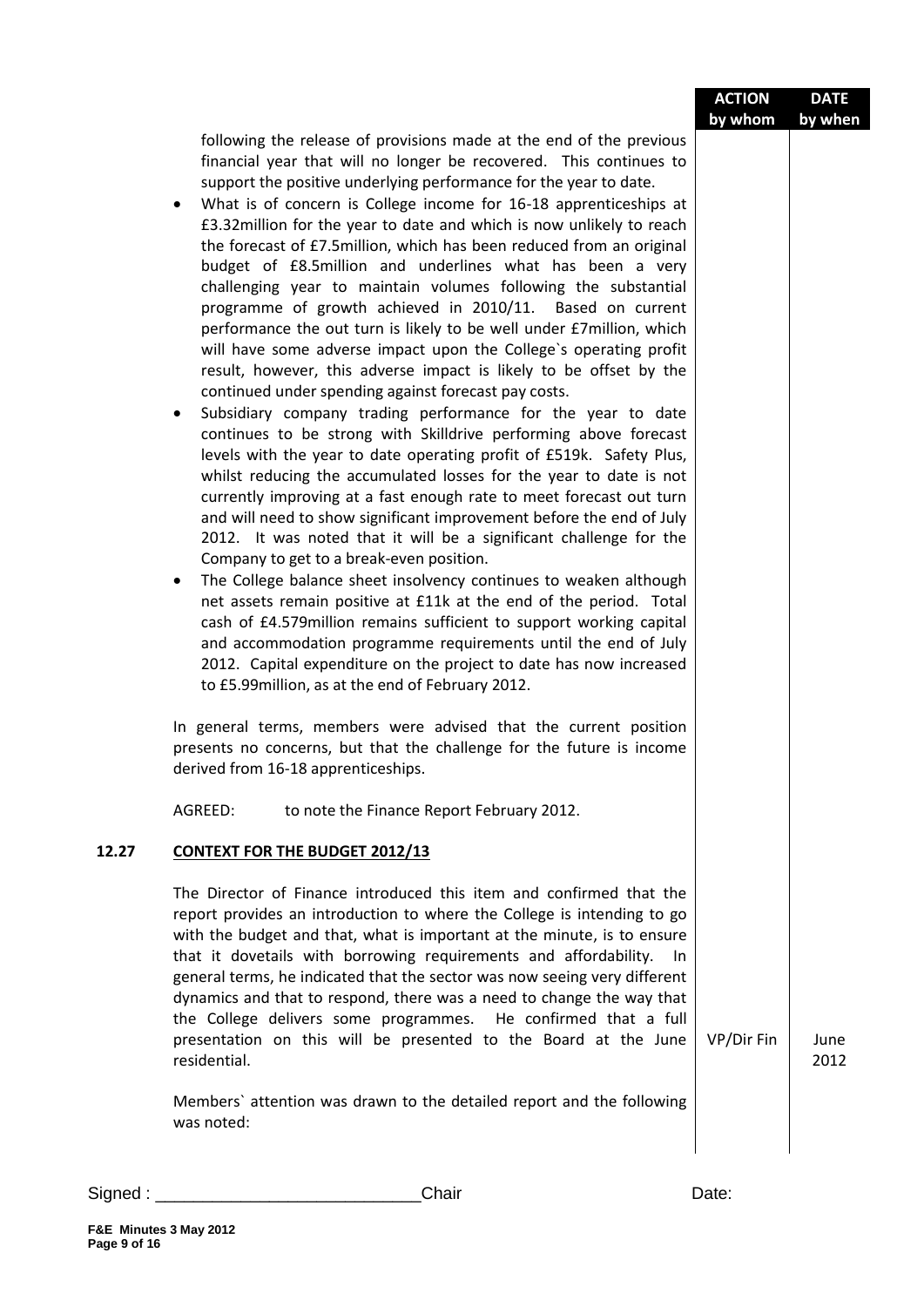| <b>ACTION</b> | <b>DATE</b> |
|---------------|-------------|
| by whom       | by when     |

- The Education Act 2012 provides for a number of changes underpinning the flexibilities and freedoms afforded under the skills or growth strategy, and the Government`s response to allow colleges to become better placed to respond to local and community economic and educational needs.
- In addition, the Young Peoples Learning Agency, YPLA, has now become the Education Funding Agency, EFA in April 2012.
- However, colleges will continue to be funded in much the same way, although a number of core policy changes are likely to impact on the ability of colleges to recover income levels experienced in the last few years. Specifically, the introduction of full HE fees from September 2012 and FE loans from September 2013, will provide a significant challenge to the sector, coupled with the shift toward providing job outcomes which has not been financially rewarded in the past. It is true that these changes represent an opportunity rather than a mere threat, but colleges must be mindful of these changes when assessing the risk of achieving budget and future financial forecasts.
- The national funding picture will continue to come under the broader funding pressures and spending constraints, as the rest of the public sector, but with a clear focus on the areas that providers should target in order to be successful throughout this challenging period. In general terms, overall funding for education is pretty flat over the coming years, save for additional funds being made available to new academies.
- The College prepares each year a curriculum plan for all of its funding streams across all schools of learning. This document, along with the business plan for the preceding two years, forms the basis of the budgeting income levels, and most importantly resource requirements as a key part of the process.

#### **Income - 16-18 Further Education.**

- The College`s current allocation of £12,390k represents a reduction of around £392k compared to the current year (2011/12). Despite the learner volume requirements increasing from the current year target of 3,214 to an expected 3,328 (+114).
- The core underpinning reason for the reduction in funding is the decision by the EFA to begin aggressively to remove the transitional protection provided in 2011/12 into the 2012/13 allocation year. For 2011/12 the College received additional protection of the £579,050, following a policy decision to reduce entitlement to funding from 114 hours to 30 hours. This funding was planned to be recovered over the course of a number of years. For 2012/13 the College will receive transitional protection of just £76,350, leading to a reduction of £502,700.
- With this in mind, it can be demonstrated that actual participation funding has increased, alongside learner volumes, from £12,279k to £12,390k.
- The College must continue to target aggressive growth in learner numbers if it is to maintain and grow its funding capacity in 2012/13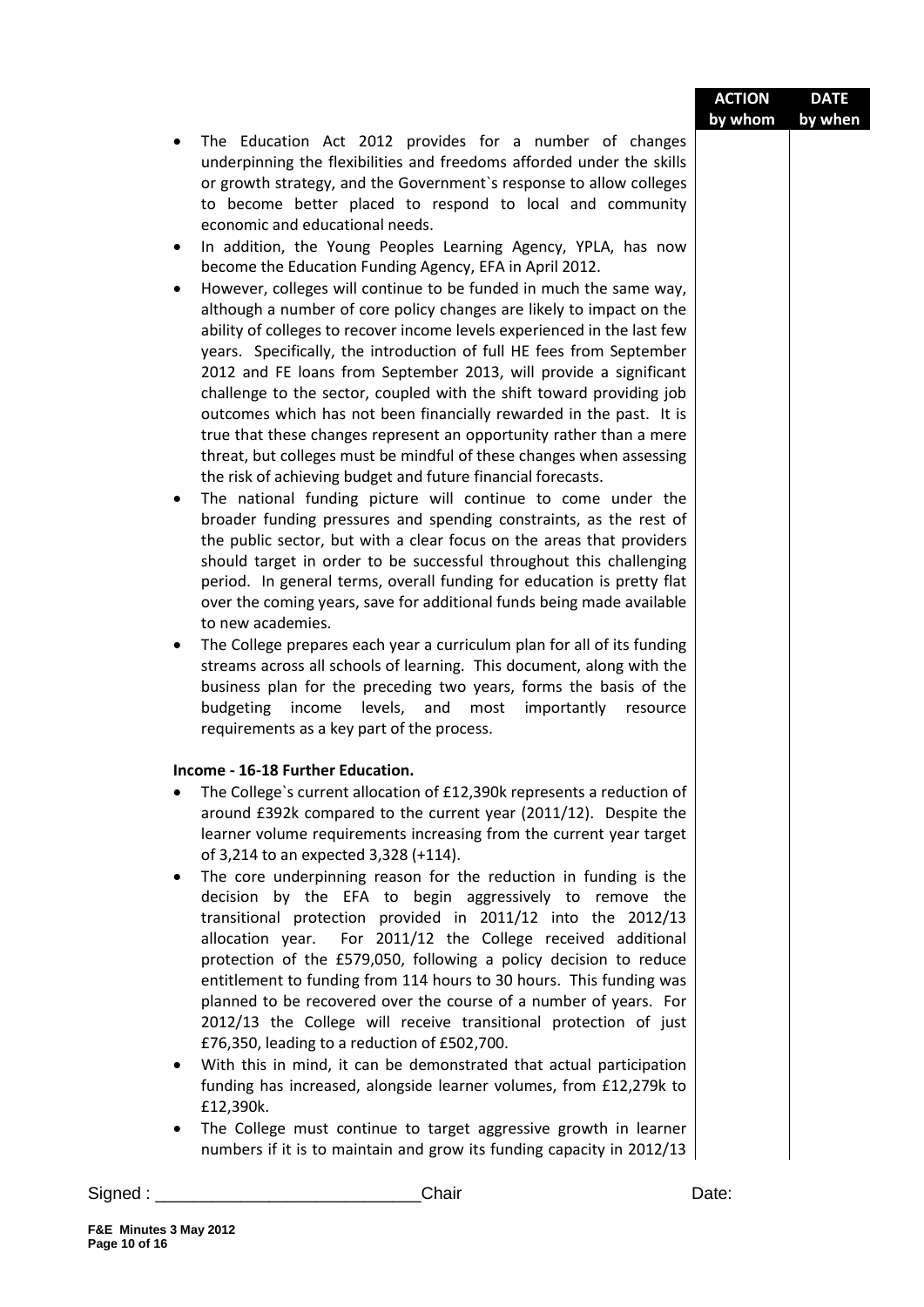| <b>ACTION</b> | <b>DATE</b> |
|---------------|-------------|
| by whom       | by when     |

and beyond. Whilst the changes to accommodation are expected to help this aim, there is also a declining demographic of 16-18 learners over the next five years, of 7.5% (3787 learners) across Nottinghamshire, making this challenge increasingly difficult. However, coupled with this is the raising of the compulsory participative age from 2013/14 to 17 and up to 18 by 2015/16.

 Alongside the 16-18 participation funding, the College has maintained its significant increase in learner support income from the current allocation of £3,437k in 2011/12 to £3,737k for 2012/13. With planned changes to funding guidance, this has once again presented an enormous challenge but, at the same time, an opportunity to provide all of the support that our learners would ever need to continue to succeed in their education.

#### **Income - Adult Skills Budget (including 16-18 apprenticeships)**

- The College`s allocation for adult skills provision in 2012/13 of £14,009k represents a small reduction of the current year values, but a much better settlement than had been anticipated through the financial forecast and initial settlement allocations.
- The positive settlement is predicated on the College`s continued ability to succeed in engaging with adult apprentices, with an expectation that over a half (£7.7million) of this budget will be put to this use.
- Contract allocations for 16-18 apprentices, have been initially set at £7,467k, higher than the current contract of £7,027k, following the continued push by the funding agency to provide funding for 16-18 apprenticeships. Whilst on the surface this looks positive, compared to last years forecast where an assumption of almost £9.4million was planned, our position in the budget and forecast will be significantly different. The impact in margin contribution on this programme is approximately 30%, and therefore £300k per £million of lost income. A new strategy for partnership working will be used specifically for 16-18 apprenticeships in order to seek to cover some of this lost ground.

#### **Income - College Tuition Fees**

- The College Tuition Fee Policy for 2012/13, as approved by the Board, does not account for any significant increase in the majority of the fees outside of the HE programme, however there are a number of changes in policy which may impact upon the recoverability of some of the ancillary costs of learner programmes, which have previously been charged to fee remitted learners.
- The SFA has now issued clear policy guidance that, where students are fully funded through fee remission, any examinational material costs necessary for the completion of the course should be borne by the provider rather than the learner. This impacts on a number of vocational curriculum areas and needs careful management in order to control any cost pressures associated with programme delivery.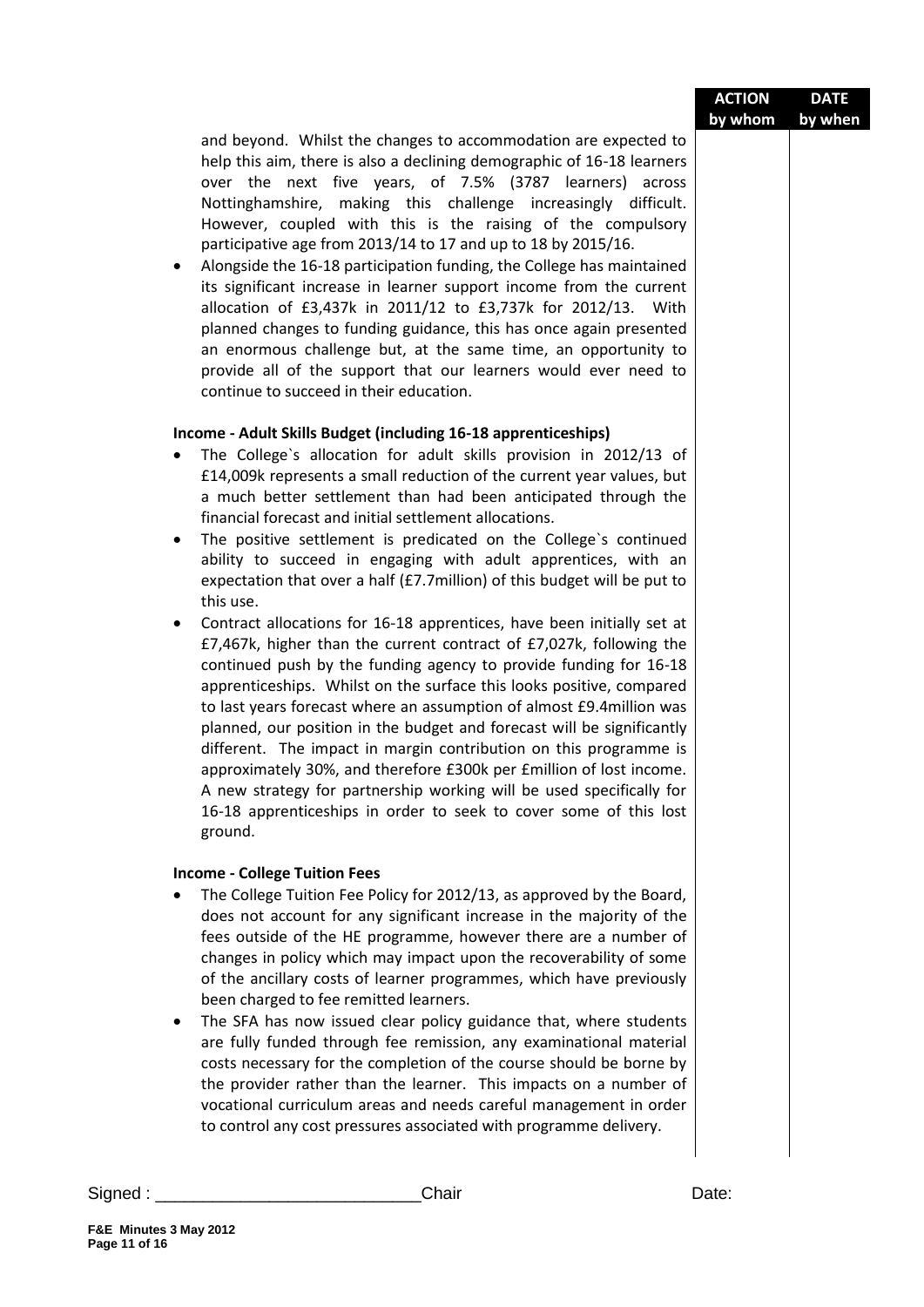| <b>ACTION</b> | <b>DATE</b> |
|---------------|-------------|
| by whom       | by when     |

 The continuation of the Self-Declaration Policy for unemployed learners, not on work related active benefits, will continue to limit fee growth in 2012/13, due to the very nature of the College's client cohorts.

#### **Income - Higher Education**

- The current working restrictions within higher education for student number caps have limited any growth that the College may have been able to achieve through its programme. The student number cap for 2012/13 has been set at 211 FTE, slightly higher than the current volume of 206 FTE and provides a challenging opportunity for some modest growth. However, this has to be set against the likely engagement of learners with fee levels increasing to £5500 for full time and £3000 for part time learners. It was noted however that early indications regarding applications are positive in this area.
- Public funding from the agency (HEFCE) has been provided for 2012/13 and is higher than had been forecast at £1.51million, by around £343k. This is a positive starting position, and is likely to provide some flexibility in the recovery of fees amounting to £1.428million, which had been forecast for 2012/13. Current anticipated recruitment levels are strong, though it remains early in the year to make clear conclusions about the College`s recruitment performance.

#### **Pay Costs**

- The forecast out turn for College pay is £24,408k for 2011/12 compared to the out turns for 2010/11 of £24,533k and 2009/10 of £24,118k. This is set against a backdrop of restructure at 2010/11 and current forecast position.
- Assumptions included within the forecast for pay provide for a continuation of the automatic incremental increases, coupled with a cost of living pay freeze for 2012/13 and 2013/14, thereafter, a combined 2.5% pay inflation will be applied over the long term of the pay forecast.
- Pay policy remains a decision for the Board to take, and this decision will be made in the lead up to Christmas following reflection of the AoC pay negotiations and College performance. However, the Board should note the assumptions taken in the setting of the budget and financial forecast.

#### **Non-Pay Costs**

 Due to the challenges in maintaining quality and continuing the growth of 16-18 apprenticeship programmes, the budget is likely to reflect an increase partner share in any growth of provision. Providing a revenue share of 80/20 in the partner's favour, rather than the current standard 70/30 split in an attempt to attract better quality and more reliable partner providers. This increase in the cost base will have to be set against growth in budgeted income in order to maintain overall contribution levels. This will require that for every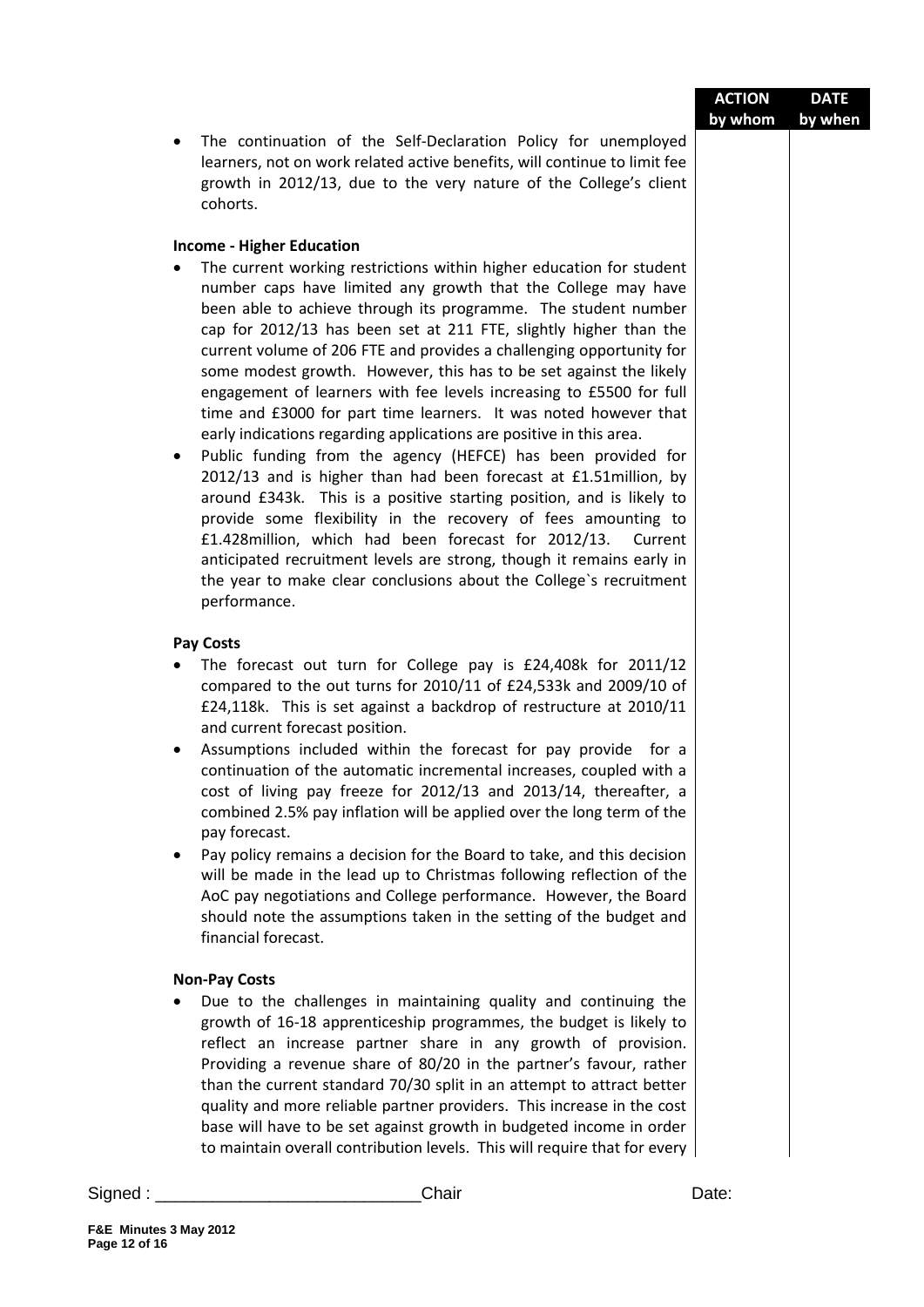|               |                                                                                                                                                                                                                                                                                                                                                                                                                                                                                                                                                                                                                                                                                                                                                                                                                                                                                                                                                                                                                                                                                                                                                                                                                                                                                                                                                                                                                                                                                                                                                                                                                                                                                                                                                                                                                                                                                                                                                                                                                        | <b>ACTION</b><br>by whom | <b>DATE</b><br>by when |
|---------------|------------------------------------------------------------------------------------------------------------------------------------------------------------------------------------------------------------------------------------------------------------------------------------------------------------------------------------------------------------------------------------------------------------------------------------------------------------------------------------------------------------------------------------------------------------------------------------------------------------------------------------------------------------------------------------------------------------------------------------------------------------------------------------------------------------------------------------------------------------------------------------------------------------------------------------------------------------------------------------------------------------------------------------------------------------------------------------------------------------------------------------------------------------------------------------------------------------------------------------------------------------------------------------------------------------------------------------------------------------------------------------------------------------------------------------------------------------------------------------------------------------------------------------------------------------------------------------------------------------------------------------------------------------------------------------------------------------------------------------------------------------------------------------------------------------------------------------------------------------------------------------------------------------------------------------------------------------------------------------------------------------------------|--------------------------|------------------------|
|               | £1 million of partner 16-18 apprenticeship delivery at an 80% split,<br>additional income of £500k to maintain position.<br>The non-pay budget will once again assume a zero inflation rate for<br>$\bullet$<br>2012/13 in general terms across non-pay budgets unless specific<br>evidence suggests otherwise. Any inflationary pressures will be<br>budgeted to be consumed within general efficiency gain.<br>Maintenance and running cost budgets will be set against current<br>٠<br>manageable levels for 2012/13 following the opening of the first<br>phase of the accommodation modernisation in September 2011 and<br>the second phase planned for January 2013. This will be coupled with<br>associated rent and running cost savings for the relocation of the Hair<br>& Beauty curriculum from central Mansfield.<br>Further assumption regarding accommodation decisions relating to<br>٠<br>the Engineering provision will not be built into the submitted forecast<br>until after the Board has made a clear decision on which direction to<br>pursue. As a result, further potential accommodation savings<br>emanating from the change in use of Chesterfield Road will also not<br>at this stage be included in the forecast.<br>Non pay budget for the provision of enrichment activity through<br>٠<br>Schools of Learning will be reduced following the reduction in the<br>College's transitional protection income level.<br>The current and ongoing investment in the IT infrastructure is likely to<br>$\bullet$<br>drive changes to the software and hardware maintenance costs.<br>Bank interest will be payable for the whole of 2012/13 financial year<br>٠<br>and each year of the forecast thereafter. Interest charges could go<br>up to £507k. In subsequent years, depending on the decisions made<br>to maximise the College's loan exposure, interest will be £656k per<br>annum on the £24million scheme, and up to a further £148k, if the<br>full £17million facility is used. |                          |                        |
|               | <b>Capital Transactions</b><br>Expenditure up to the end of July 2011 is forecast to reach<br>£12.2 million, with a further £11.8 million due for expenditure up to<br>the end of July 2012/13. These values exclude any additional<br>decisions that the Board may choose to make regarding additional<br>capital programmes.<br>Interest rate costs for the £8.5 million EIB funds will be able to be<br>$\bullet$<br>fixed at a cost of less than 5% over the 16 year term, whilst the<br>remaining facility will be subject to much shorter fixed deals being<br>renegotiable every three years. This will provide for an estimated<br>longer term forecasting uncertainty, but will be included at 6.5% in<br>the financial plan.<br>Capital transactions will continue to be subject to the authorisation of<br>٠<br>the Board, as the scheme progresses through the relevant stages.<br>This includes decisions regarding future proposals for the Estate and<br>in particular the plans to be determined for Chesterfield Road site.<br>Capital grants supporting the build programme have now been<br>٠<br>received to the value of £2.422 million.                                                                                                                                                                                                                                                                                                                                                                                                                                                                                                                                                                                                                                                                                                                                                                                                                                                           |                          |                        |
| Signed : $\_$ | Chair                                                                                                                                                                                                                                                                                                                                                                                                                                                                                                                                                                                                                                                                                                                                                                                                                                                                                                                                                                                                                                                                                                                                                                                                                                                                                                                                                                                                                                                                                                                                                                                                                                                                                                                                                                                                                                                                                                                                                                                                                  | Date:                    |                        |
|               |                                                                                                                                                                                                                                                                                                                                                                                                                                                                                                                                                                                                                                                                                                                                                                                                                                                                                                                                                                                                                                                                                                                                                                                                                                                                                                                                                                                                                                                                                                                                                                                                                                                                                                                                                                                                                                                                                                                                                                                                                        |                          |                        |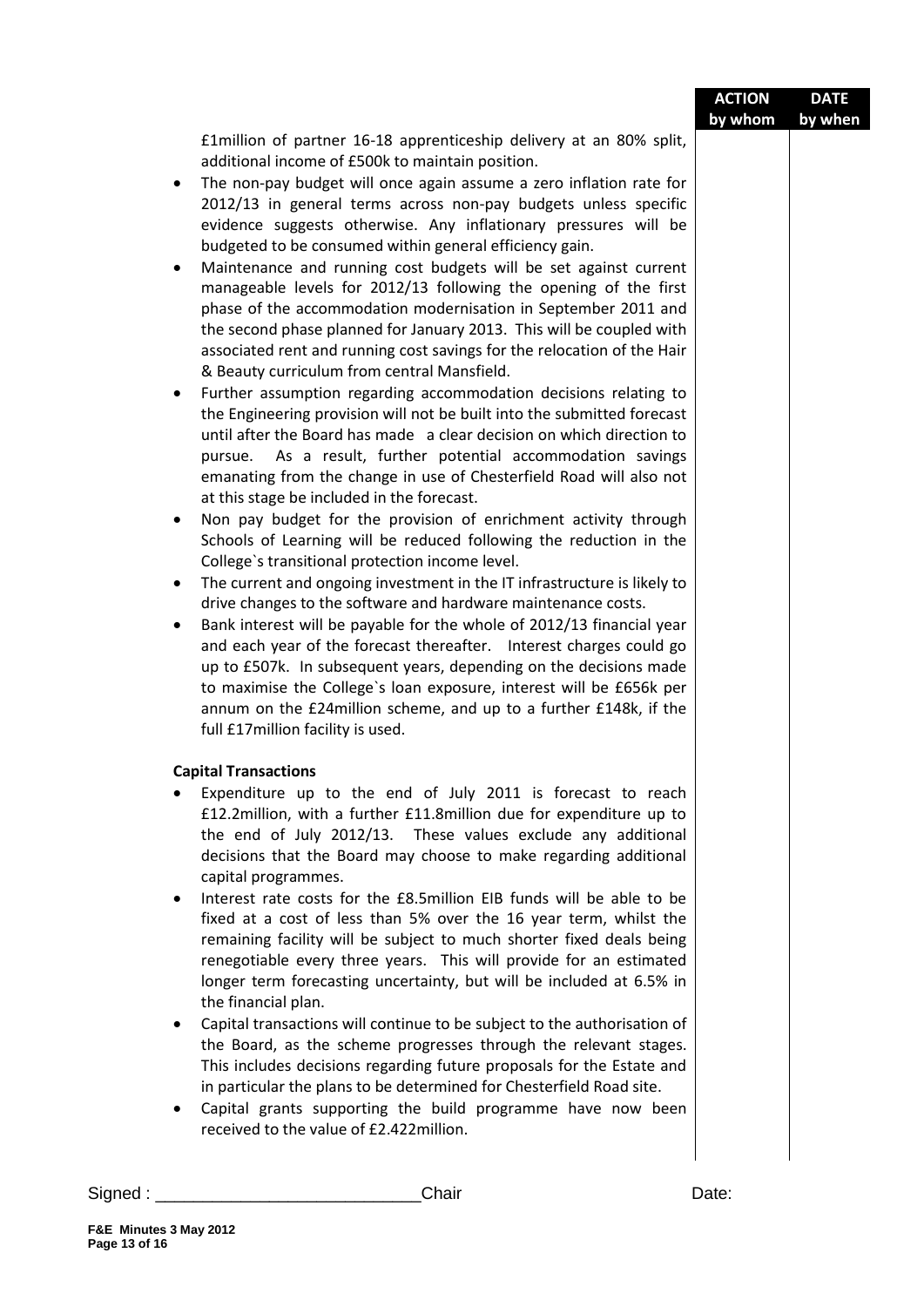|               |                                                                                                                                                                                                                                                                                                                                                                                                                                                                                                                                                                                                                                                                                                                                                                                                                                                                                                                                                                                                                                                                                                                                                                                                                                   | <b>ACTION</b><br>by whom | <b>DATE</b><br>by when |
|---------------|-----------------------------------------------------------------------------------------------------------------------------------------------------------------------------------------------------------------------------------------------------------------------------------------------------------------------------------------------------------------------------------------------------------------------------------------------------------------------------------------------------------------------------------------------------------------------------------------------------------------------------------------------------------------------------------------------------------------------------------------------------------------------------------------------------------------------------------------------------------------------------------------------------------------------------------------------------------------------------------------------------------------------------------------------------------------------------------------------------------------------------------------------------------------------------------------------------------------------------------|--------------------------|------------------------|
|               | It was noted that no proposals are made to change the College's financial<br>objectives, which are set out at paragraph 61. It was noted that the<br>College's rating, in relation to its financial health will be no better than<br>'satisfactory' under the indicators for a number of years, because of the<br>level of borrowing required for the capital programme.                                                                                                                                                                                                                                                                                                                                                                                                                                                                                                                                                                                                                                                                                                                                                                                                                                                          |                          |                        |
|               | Members reviewed the data in detail and agreed that a very<br>comprehensive set of assumptions was provided.                                                                                                                                                                                                                                                                                                                                                                                                                                                                                                                                                                                                                                                                                                                                                                                                                                                                                                                                                                                                                                                                                                                      |                          |                        |
|               | AGREED:<br>to note the context for the budget for 2012/13.                                                                                                                                                                                                                                                                                                                                                                                                                                                                                                                                                                                                                                                                                                                                                                                                                                                                                                                                                                                                                                                                                                                                                                        |                          |                        |
| 12.28         | <b>FINAL FUNDING ALLOCATIONS 2012/13</b>                                                                                                                                                                                                                                                                                                                                                                                                                                                                                                                                                                                                                                                                                                                                                                                                                                                                                                                                                                                                                                                                                                                                                                                          |                          |                        |
|               | Members' attention was drawn to the detail of the written report, in<br>summary the Finance Director confirmed that the allocations were better<br>than expected and he was confident that the College would be able to set<br>an affordable budget.                                                                                                                                                                                                                                                                                                                                                                                                                                                                                                                                                                                                                                                                                                                                                                                                                                                                                                                                                                              |                          |                        |
|               | AGREED:<br>to note the update provided.                                                                                                                                                                                                                                                                                                                                                                                                                                                                                                                                                                                                                                                                                                                                                                                                                                                                                                                                                                                                                                                                                                                                                                                           |                          |                        |
| 12.29         | <b>PARTNER STRATEGY</b>                                                                                                                                                                                                                                                                                                                                                                                                                                                                                                                                                                                                                                                                                                                                                                                                                                                                                                                                                                                                                                                                                                                                                                                                           |                          |                        |
|               | The Finance Director introduced this item and confirmed that the report<br>was presented following a request at the earlier meeting (action point<br>12.04), the following was brought to members' attention:                                                                                                                                                                                                                                                                                                                                                                                                                                                                                                                                                                                                                                                                                                                                                                                                                                                                                                                                                                                                                     |                          |                        |
|               | In total, across the first eight months of the current financial year,<br>٠<br>partners were responsible for the delivery of just over £8.5million of<br>the College's NVQ and apprenticeship programmes. This represents<br>an 84.88% share of the total income value to date for the combined<br>work based College activity. Of course, within this percentage<br>11.42% is actually delivered by a College subsidiary, being Safety Plus,<br>but it still represents a big part of the way in which the programme is<br>sustained.<br>In general terms, partners are paid between 70% to 80% of income<br>٠<br>received by College and for the year to the end of March 2012 a cost<br>incurred of £6.329million represents a cost proportion of 75.11% and<br>provides for a gross contribution of 24.89% and £2.118million.<br>From the information available the gross contribution of<br>٠<br>£2.118million for the year to date is offset by direct enabling costs of<br>£1.539million to provide an overall contribution<br>to central<br>overheads in the region of £579k for the period. Across a full<br>financial year this is likely to be scaleable and so a full year figure<br>would be in the region of £869k. |                          |                        |
|               | Members noted the data provided and acknowledged the fact that this<br>was a significant element of delivery. The Finance Director confirmed<br>that partnership arrangements were fundamentally vital to the College's                                                                                                                                                                                                                                                                                                                                                                                                                                                                                                                                                                                                                                                                                                                                                                                                                                                                                                                                                                                                           |                          |                        |
| Signed : $\_$ | Chair                                                                                                                                                                                                                                                                                                                                                                                                                                                                                                                                                                                                                                                                                                                                                                                                                                                                                                                                                                                                                                                                                                                                                                                                                             | Date:                    |                        |
|               |                                                                                                                                                                                                                                                                                                                                                                                                                                                                                                                                                                                                                                                                                                                                                                                                                                                                                                                                                                                                                                                                                                                                                                                                                                   |                          |                        |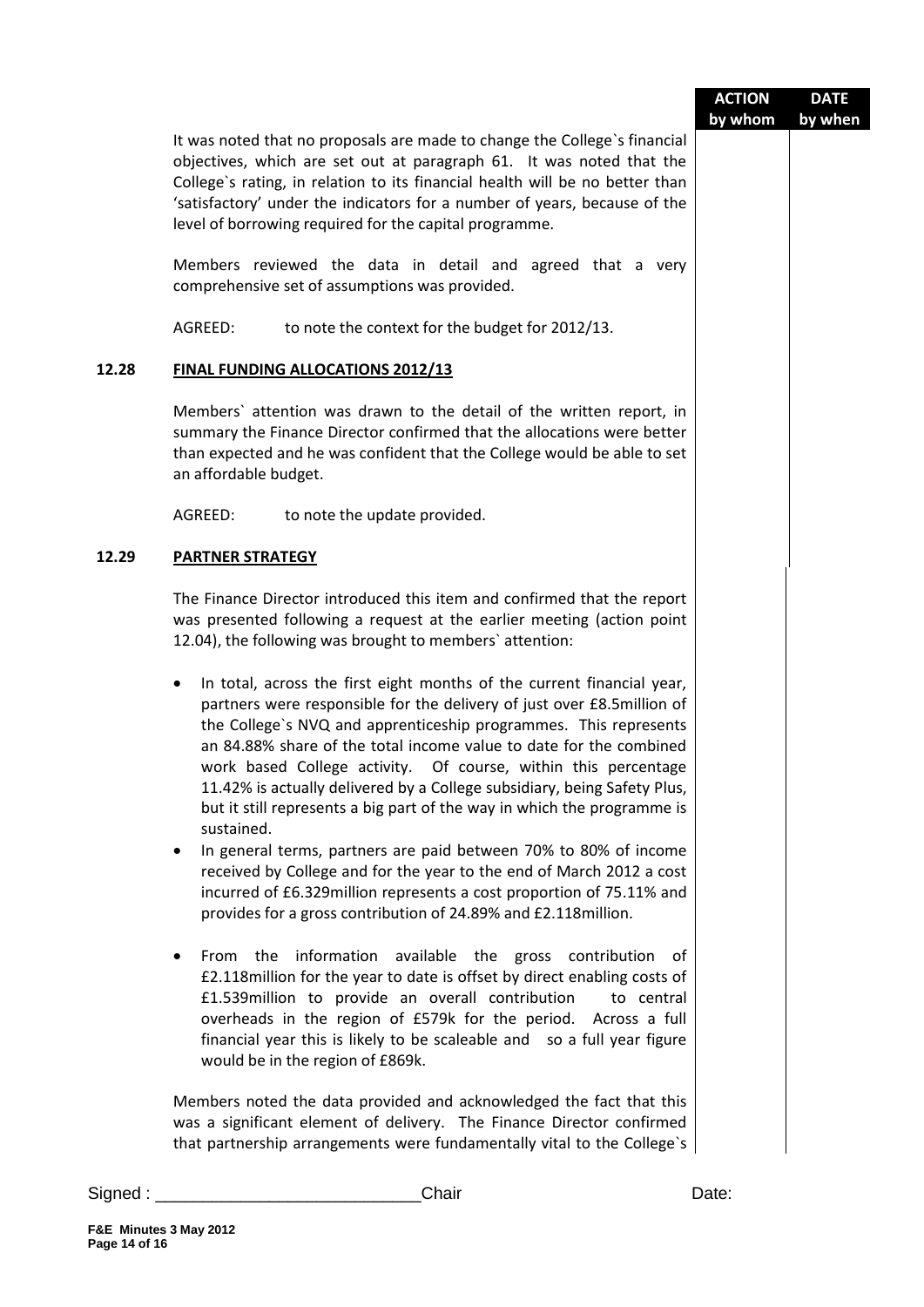|       |                                                                                                                                                                                                                                                                                                                                                                                                                                                                                                                                                      | <b>ACTION</b><br>by whom | <b>DATE</b><br>by when |
|-------|------------------------------------------------------------------------------------------------------------------------------------------------------------------------------------------------------------------------------------------------------------------------------------------------------------------------------------------------------------------------------------------------------------------------------------------------------------------------------------------------------------------------------------------------------|--------------------------|------------------------|
|       | business model, and that as a consequence, it was necessary to continue<br>to review and invest. He explained that the longer term strategy is to<br>have fewer partners as the College was finding the high number of<br>partners time consuming and difficult to manage. It was noted that a<br>strategy report regarding partnership working arrangements was to be<br>presented to the Board at its June residential.                                                                                                                            | <b>VP</b>                | June<br>2012           |
|       | AGREED:<br>to note the update provided.                                                                                                                                                                                                                                                                                                                                                                                                                                                                                                              |                          |                        |
| 12.30 | <b>EMPLOYER RESPONSIVE UPDATE</b>                                                                                                                                                                                                                                                                                                                                                                                                                                                                                                                    |                          |                        |
|       | The Finance Director introduced this item and confirmed that the report<br>had been submitted directly to the Board at its meeting last week and<br>that variations to the partnership contract arrangements had been<br>agreed. The one matter to note is the assurance given regarding the<br>localism of College delivery, this being clearly set out at page 80,<br>paragraph 2.                                                                                                                                                                 |                          |                        |
|       | AGREED:<br>to note the update provided.                                                                                                                                                                                                                                                                                                                                                                                                                                                                                                              |                          |                        |
| 12.31 | <b>TREASURY MANAGEMENT POLICY AND PERFORMANCE</b>                                                                                                                                                                                                                                                                                                                                                                                                                                                                                                    |                          |                        |
|       | The Director of Finance introduced this item and confirmed that for the<br>full year 2011/12 the combined interest receivable is likely to be:                                                                                                                                                                                                                                                                                                                                                                                                       |                          |                        |
|       | Lloyds TSB current account £4,171,<br>a)<br>Santander £1million deposit account £5,063,<br>b)<br>Lloyds TSB £1million fixed deposit account £3500.<br>c)                                                                                                                                                                                                                                                                                                                                                                                             |                          |                        |
|       | The total interest earned up to the end of the year is therefore expected<br>to be in the region of £12,734 and compares to a similar amount<br>recorded in the previous financial year, falling short of the forecast target<br>of £15k. It was noted that interest rates are very low and that as a<br>consequence, the College is not seeing the income derived from this area<br>that it had seen in previous years.                                                                                                                             |                          |                        |
|       | Members' attention was drawn to the Treasury Management Policy<br>reviewed at April 2012, changes were highlighted in red. It was noted<br>that there were no significant changes proposed. The Director of Finance<br>indicated that Internal Auditors were currently looking at the Treasury<br>Management Policy and that should they make any significant changes,<br>they would be brought forward to this Committee for approval, but in the<br>absence of any recommendations, what was presented today was merely<br>administrative changes. |                          |                        |
|       | AGREED to:<br>note the report provided, and<br>a)<br>approve the amended Treasury Management Policy.<br>b)                                                                                                                                                                                                                                                                                                                                                                                                                                           |                          |                        |
|       |                                                                                                                                                                                                                                                                                                                                                                                                                                                                                                                                                      |                          |                        |